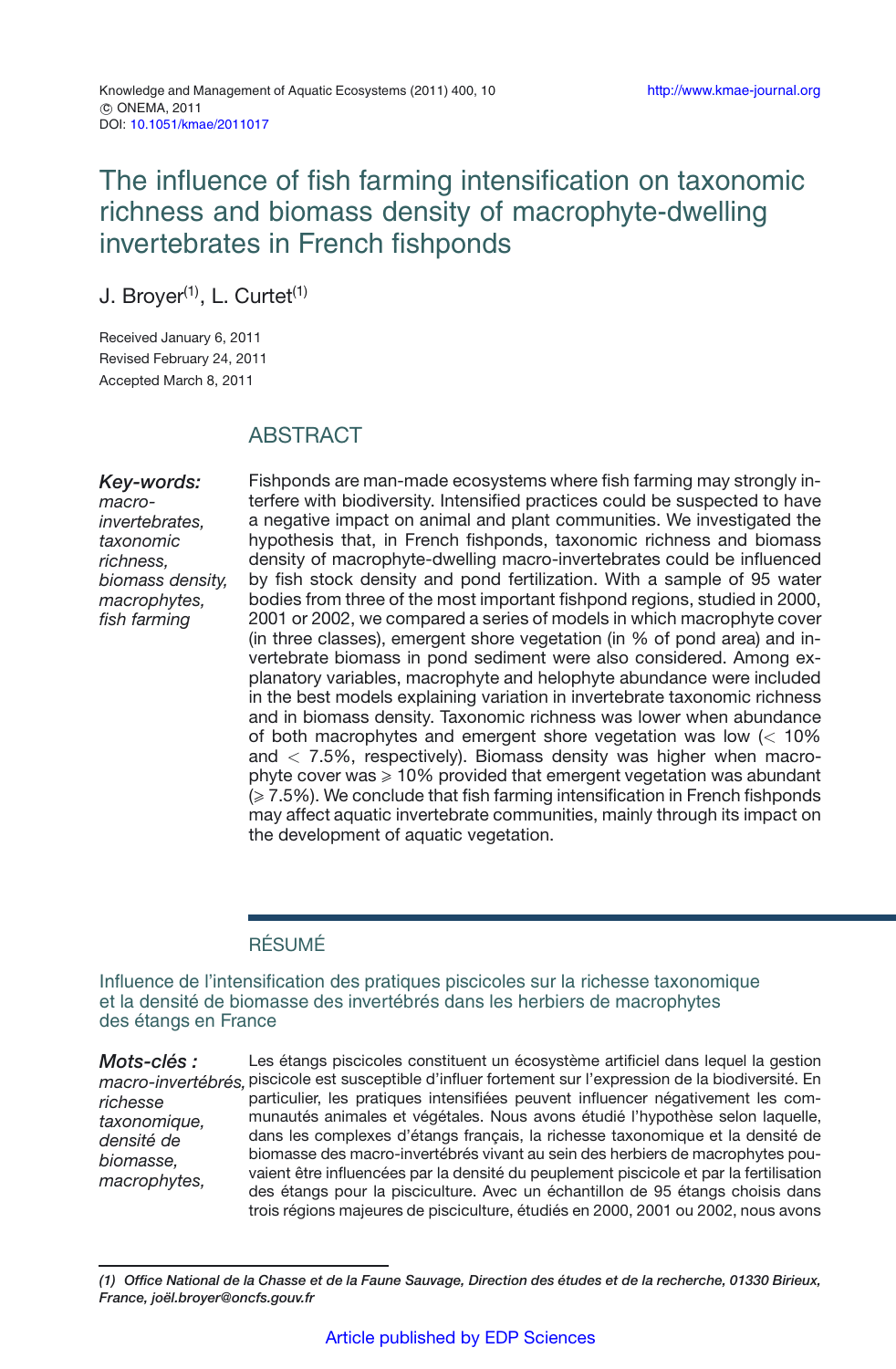*pisciculture en étangs*

comparé une série de modèles dans lesquels le recouvrement des herbiers de macrophytes, la végétation émergente riveraine et la biomasse des invertébrés du sédiment étaient également pris en considération. Parmi les variables explicatives, seuls le recouvrement des macrophytes et celui des hélophytes sont inclus dans les modèles sélectionnés pour expliquer la variation de la richesse taxonomique et de la densité de biomasse des invertébrés. Nous concluons que l'intensification de la pisciculture dans les systèmes d'étangs français affecte les communautés d'invertébrés principalement par ses impacts sur le développement de la végétation aquatique.

## INTRODUCTION

Fishpond complexes are important hot-spots for biodiversity in Europe. In these man-made ecosystems, fish-farming management may strongly interfere with taxonomic richness and abundance of individuals in bird communities (Bukacińska et al., [1996](#page-10-0); Lutz, [2001](#page-11-0)), threatened plants (Broyer *et al.*, [1997;](#page-10-1) Spalek, [2006\)](#page-11-1), or amphibians (Joly *et al.*, [2001;](#page-10-2) Hartel *et al.*, [2007](#page-10-3)). Aquatic invertebrates play a central role in the fishpond ecosystem as a major food resource for many predatory organisms (Broyer and Curtet, [2010\)](#page-10-4). Moreover, legally protected species included in appendices of the Bern Convention or the E.U. Habitats Directive may occur in this ecosystem (Jolivet, [2006;](#page-10-5) Buczyńska et al., [2007,](#page-10-6) Broyer et al., [2009](#page-10-7)). Since fish predation is likely to influence abundance and composition of invertebrate communities (Thorp *et al.*, [1997;](#page-11-2) Reshetnikov, [2003](#page-11-3); Fisher, [2005\)](#page-10-8), invertebrate biomass or taxonomic richness in fishponds could be expected to be negatively affected by fish stock density. Pond managers may also increase the water volume by scrapping shallow littoral areas and then reduce surface areas where emergent shore vegetation might develop. Pond fertilization implemented by fish farmers may increase phytoplankton biomass, thereby altering water transparency and conditions for macrophyte development. This tends to be followed by an increase in zooplankton prey for carps (Wurts, [2004](#page-11-4)) and macro-invertebrates.

Our objective was to assess the influence of fish farming intensification on macrophytedwelling macro-invertebrates in French fishpond systems. Generally, carps *Cyprinus carpio* form the bulk of fish production and invertebrates constitute an important part of the carp's diet (Juget *et al.*, [1972](#page-10-9)). Macrophytes may however act as physical refuges for invertebrates and thus potentially reduce the predation effect (Diehl and Kornijów, [1998\)](#page-10-10). To investigate the impact of fish farming on invertebrate taxonomic richness and biomass density, this study aims at answering the following question: are quantitative and qualitative variations in macro-invertebrate communities across fishponds mainly influenced by fish density or pond fertilization?

## MATERIAL AND METHODS

## *> FISHPOND SELECTION*

The study was carried out in three of the most important fishpond complexes in France: Brenne in central France, Dombes and Forez in eastern France. Brenne and Dombes have more than 1000 ponds each, Forez has 250.

We selected 20 ponds per region and per year, in Brenne and Dombes in 2000 and 2001 (*n* = 80), in Forez in 2002 (*n* = 20). Ponds were selected so as to avoid extreme characteristics, in size (neither too small nor too large), in management (all ponds were managed according to traditional local fish farming), in surrounding environment (none was totally surrounded by woodland). Moreover, the sample had to capture enough variation in fish stock density and fish farming practices (presence/absence of fertilization). Although fish farming practices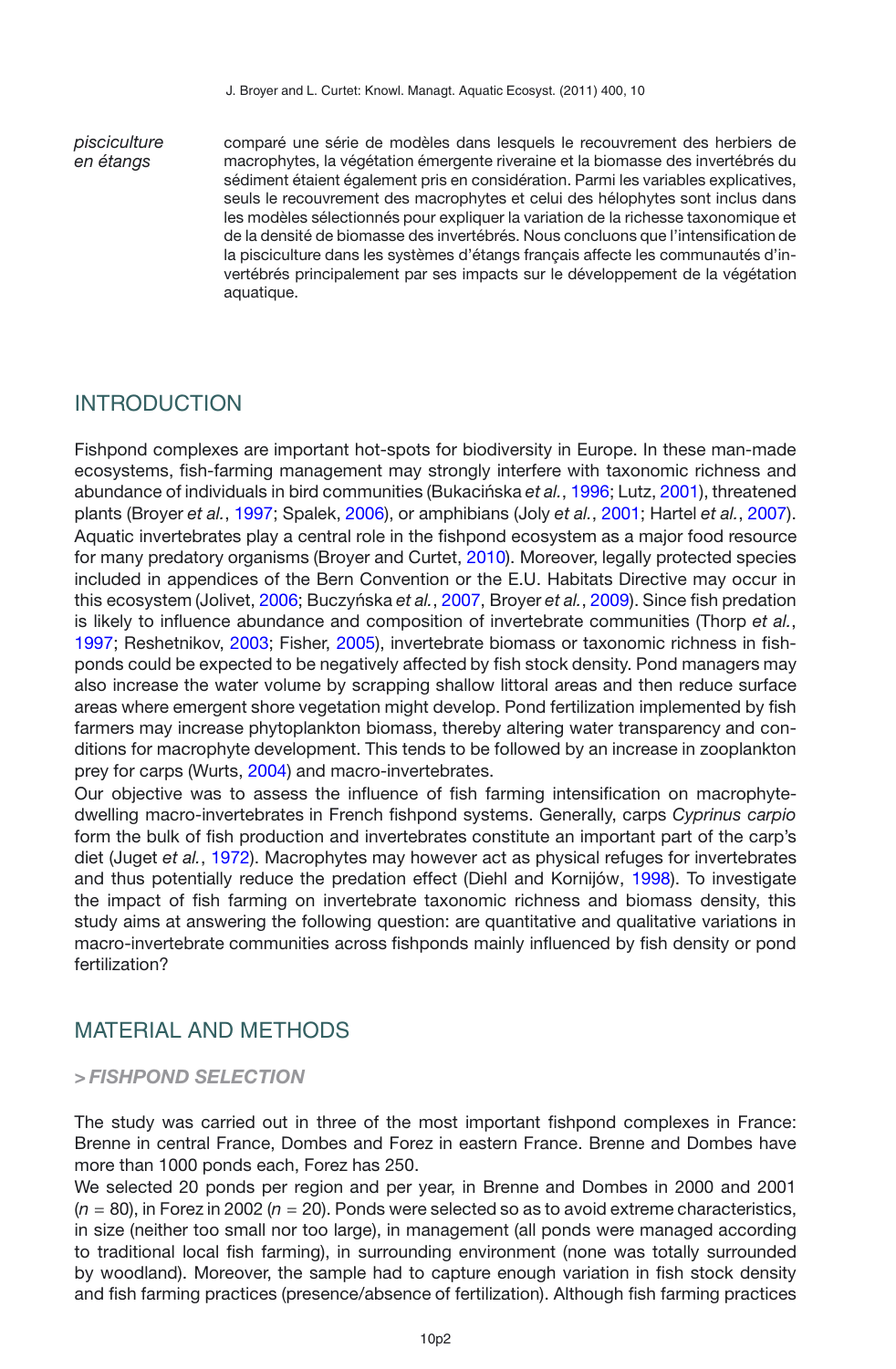were very similar across the study regions, 10.3% of the selected ponds were fertilized in Dombes, and 52.3% in Brenne, with higher fish stock density in fertilized ponds (329 kg·ha<sup>-1</sup> ± 125 SD *vs*. 195±80 SD). In Forez, ponds were not fertilized but phosphoric industrial residues have been added to the sediments from the 1930s to the late 1980s. Forez fishponds were thus not considered in the study relating to the influence of fertilization. We also discarded five ponds (one from Dombes, two from Forez, two from Brenne) that had no macrophytes. The total sample was therefore made up of 95 waterbodies. Mean surface areas were 22 ha  $(\pm 17$  SD) in Dombes, 13 ha ( $\pm 9$  SD) in Brenne, 14 ha ( $\pm 11$  SD) in Forez.

## *> INVERTEBRATE SAMPLING AND DESCRIPTION*

Invertebrate taxonomic richness and biomass density in submerged and floating leaves of macrophytes were studied once macrophyte beds were fully grown (mid-June). The vegetation (mainly *Potamogeton* sp., *Chara* sp., *Callitriche* sp., *Ranunculus peltatus, Najas marina* and *N. minor*, *Myriophyllum spicatum* and *Ceratophyllum demersum*) was sampled by two operators with a square (25 cm  $\times$  25 cm) landing net (0.1 mm mesh) to collect the plant parts found in the upper first 25 cm of the water column. Floating and submerged vegetation was collected in the landing net, which was kept vertically, at a constant depth and over a maximum distance of 1 m. The net was plunged vertically, very slowly in the middle of the selected macrophyte stands, then swiftly pulled forward and extracted from the water in horizontal position with collected vegetation hanging inside. The latter was then cut with scissors so as to fall either inside or outside the net. The operation was done as quickly as possible to prevent invertebrates from escaping (Downing and Cyr, [1985\)](#page-10-11). Despite the fact that invertebrate biomass and taxa richness could be higher along the edge than inside the macrophyte beds when vegetation density is high (Sloey *et al.*, [1997](#page-11-5), but see Strayer *et al.*, [2003](#page-11-6)), we collected plant samples in the centre of the beds, where the impact of fish predation was expected to be lower (but see Fisher, [2005\)](#page-10-8). Indeed, fish predation is selective and large taxa are generally more vulnerable (Crowder and Cooper, [1982](#page-10-12); Morin, [1984](#page-11-7); Blois-Heulin *et al.*, [1990;](#page-9-0) Diehl, [1992\)](#page-10-13). Three samples of the most representative aquatic vegetation were collected in each pond and pooled. The collected vegetation volume was measured by water displacement in a test tube and the shifted volume of water after the introduction of plant material was directly used as a reference to compare invertebrate biomass density between different sites (in mg·L−<sup>1</sup> of macrophytes *i.e.* in mg·L−<sup>1</sup> of water displaced by plant material in the test tube). Species specific composition of macrophyte beds was not taken into account (see Deák *et al.*, [2008;](#page-10-14) Broyer and Curtet, [2010](#page-10-4)).

Invertebrates were separated from plants under a water flow and sorted by successive sieving (2 mm mesh, then a 0.5 mm one). According to Morin *et al.* [\(2004\)](#page-11-8), a 1-mm sieve retains on average *>* 90% of the invertebrate biomass. Invertebrates were identified at the family level (Tachet *et al.*, [2000](#page-11-9)).

Invertebrate biomass density in sediments was also measured as one of the explanatory variables. A 10-cm-thick layer of sediment was collected in a 225-cm<sup>2</sup> area with an Ekman dredge. For each pond, samples were taken at three different places at the upper extremity (opposite to the outlet) of the water body at a depth of less than one metre: i) in clear aquatic vegetation, ii) at the interface between aquatic vegetation and open water *i.e.* non vegetated areas, iii) in open water. The three samples were pooled prior to invertebrate biomass measurements. Collected sediments were sub-sampled in a squared box with 49 compartments. Analysed compartments were randomly selected until at least 200 individuals were found.

Biomass (dry weight) was measured after desiccation for 24 h at 60 °C. Invertebrate biomass density in sediment was expressed in g·m−2.

## *> FISHPOND DESCRIPTION*

Macrophyte abundance was visually estimated during the sample collection and separated into three classes of bed surface area (1 =  $<$  10% of pond area, 2 = [10–30%[, 3 =  $\geqslant$  30%),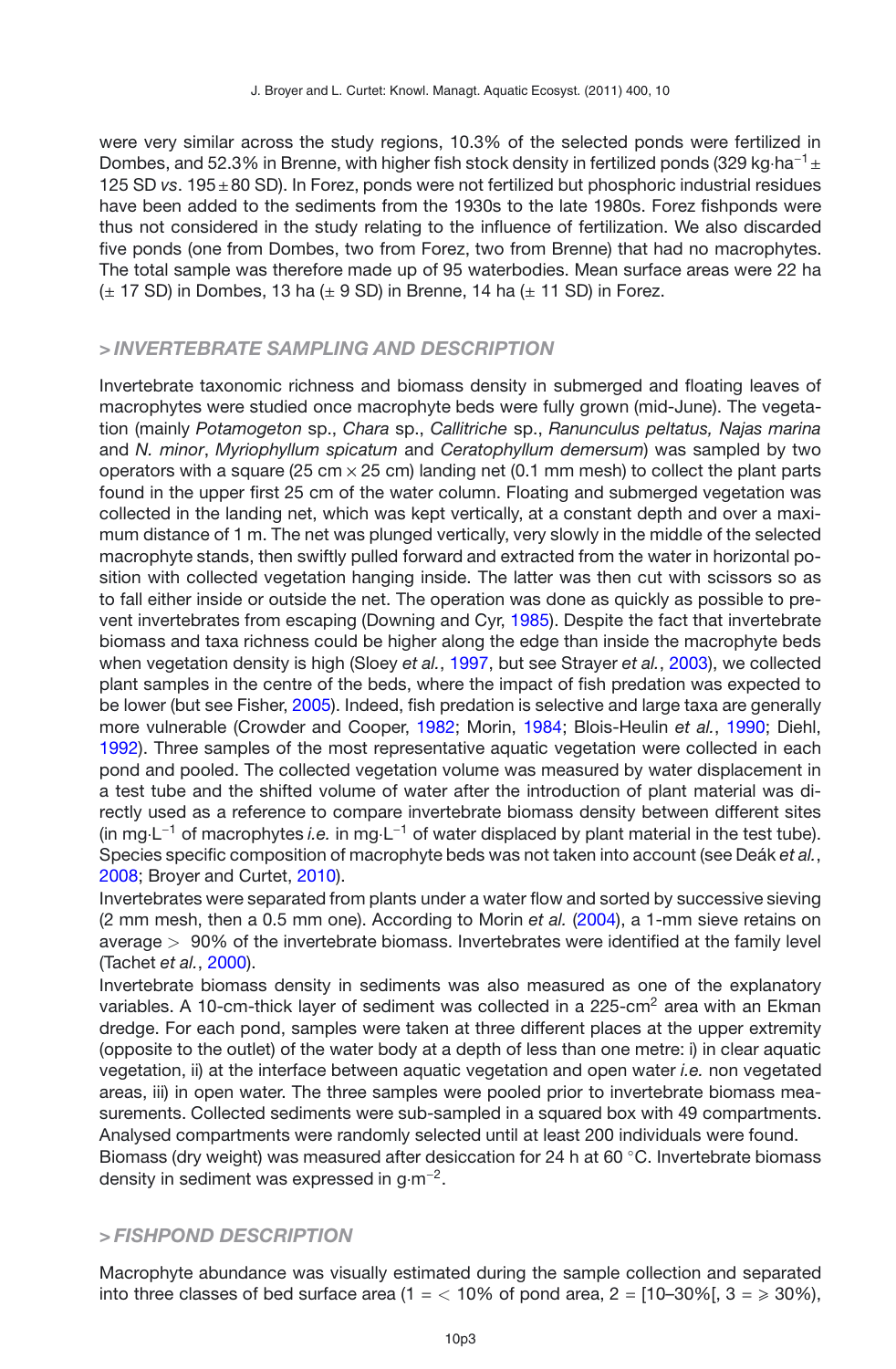after a systematic search for vegetated areas while walking: 1) along the whole pond perimeter and 2) across water bodies, wearing waders. The surface area of littoral emergent vegetation (*Phragmites communis, Typha angustifolia* and *T. lalifolia, Carex* sp*., Scirpus lacustris, Juncus effusus* and *J. conglomeratus, Phalaris arundinacea, Glyceria maxima*) was measured from aerial photographs and transformed into percentages of the total pond area. Data on fish stock density and information about fertilization (presence/absence) were obtained by questioning fish farmers. Fish stock data, which corresponded to harvest in winter following the invertebrate study, were not available for 19 ponds (6 in Dombes, 7 in Brenne and 6 in Forez).

## *> DATA ANALYSIS*

To explain inter-fishpond variation in taxonomic richness and biomass density of macrophytedwelling invertebrates, we used a set of variables selected to describe pond characteristics and management: fish stock density (continuous), fertilization (nominal), macrophyte abundance (ordinal), helophyte abundance (continuous), invertebrate biomass density in sediment (continuous). The influence of fish stock density and that of fertilization were investigated separately with different samples of 76 and 77 fishponds, respectively, because the two variables were strongly correlated (Mann Whitney test:  $Z = -4.051$ ,  $P < 0.001$ ) and to avoid the addition of missing data (all Forez ponds for fertilization and 13 ponds from Dombes or Brenne for fish stock density). For both dependent variables, generalised linear models (GLMs) were used to compare a series of models specified *a priori*, including one or two explanatory variables with or without interactions. Invertebrate biomass density in macrophytes was square-root transformed beforehand for normalization. We selected the best models with Akaike's information criterion (AIC) as recommended by Burnham and Anderson [\(2002](#page-10-15)), by retaining the models with the lowest AIC values. Adding the effects of regions (Dombes, Brenne, Forez), years (2000, 2001, 2002) or pond size (in ha) never improved model fit; those variables were thus not included in the presentation of our results. The influence of explanatory variables that were included in the best models was finally analysed graphically with the 95 fish pond sample. In order to analyse the cross-influence of continuous variables, they were transformed into binomial data:  $<$  or  $\geqslant$  the median value of the sample.

## RESULTS

## *> RELATIONSHIP BETWEEN TAXONOMIC RICHNESS AND BIOMASS DENSITY*

A positive logarithmic relationship was observed between invertebrate taxonomic richness and biomass density  $(r^2 = 0.15, P < 0.001)$ . Actually, taxonomic richness only decreased at very low biomass densities (Figure [1\)](#page-4-0). Neither taxonomic richness nor biomass density were related to pond surface area (Spearman  $r_s = -0.015$ ,  $P = 0.89$  and  $r_s = -0.1$ ,  $P = 0.29$ ). Taxonomic richness did not vary across the three study regions ( $F_{2.92} = 0.043$ ,  $P = 0.96$ ) (Table [I\)](#page-5-0) but biomass density was higher in Forez ponds  $(F_{2, 92} = 6.033, P = 0.003)$  (Table [II\)](#page-6-0).

## *> VARIATION IN TAXONOMIC RICHNESS*

The best models explaining the variation of invertebrate richness in fishponds included macrophyte abundance and helophyte abundance. Macrophyte abundance alone had a significant effect. The models including fish stock or fertilization only obtained the highest AIC values (Tables [III](#page-6-1) and [IV\)](#page-7-0).

Invertebrate taxonomic richness in macrophytes was lower in ponds where macrophytes and helophytes were not abundant (*<* 10% and 7.5% respectively) (Figure [2\)](#page-7-1).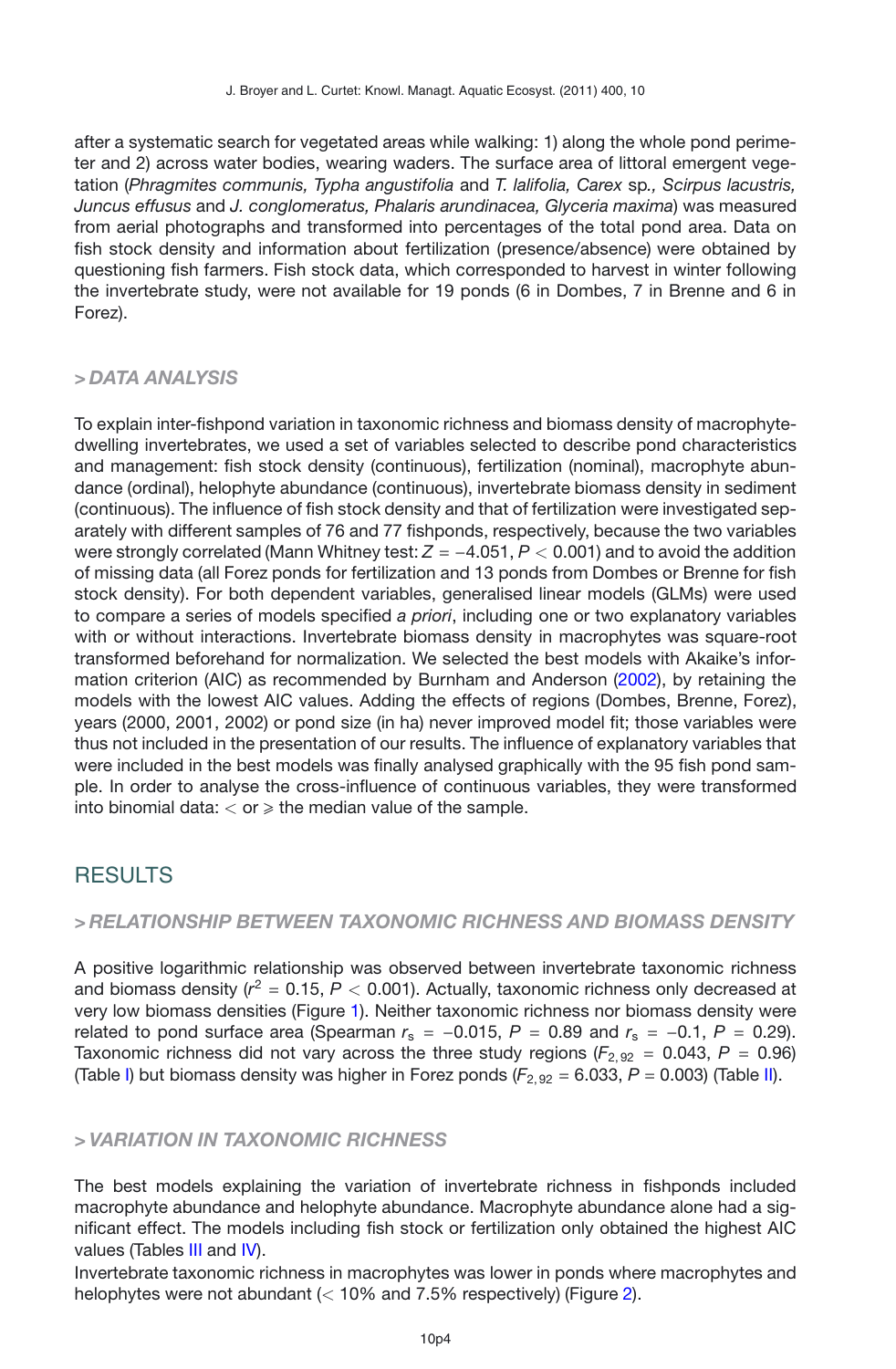<span id="page-4-0"></span>

#### *Figure 1*

*Relationship between taxonomic (*i.e. *family) richness and biomass density (in mg*·*L*−<sup>1</sup> *of macrophyte) of epiphytic invertebrates in French fishponds (2000–2002).*

#### Figure 1

Relation entre la richesse taxonomique et la densité de biomasse (en mg·L<sup>-1</sup> de macrophyte) des invertébrés épiphytes dans les étangs piscicoles en France (2000–2002).

## *> VARIATION IN BIOMASS DENSITY*

Again, the best models contained macrophyte abundance and helophyte abundance with a significant effect of macrophyte abundance, and the models including fish stock or fertilization only had the highest AIC values (Tables [V](#page-8-0) and [VI\)](#page-8-1).

Invertebrate biomass density in macrophytes was higher in ponds where macrophyte beds covered  $\geqslant$  10% of the total surface area, provided that helophytes were abundant ( $\geqslant$  7.5%) (Figure [3\)](#page-9-1).

Higher invertebrate biomass density in ponds where both helophytes and macrophytes were abundant could contribute to explain the highest biomass densities found in Forez (Table [II\)](#page-6-0). Helophyte abundance was  $\geq 7.5\%$  in 72.2% of Forez ponds, 65.7% of Brenne ponds and 21.0% of Dombes ponds. Macrophyte cover was  $\geqslant 30\%$  in 88.9% of Forez ponds, 42.1% of Brenne ponds and 53.8% of Dombes ponds. It should be noted that the influence of aquatic vegetation (macrophytes + helophytes) on invertebrate biomass density was also observed when Forez fishponds were excluded from the analysis (Table [V\)](#page-8-0).

## **DISCUSSION**

In French fishponds, taxonomic richness of macrophyte-dwelling invertebrates decreased only at very low biomass densities. No relationship was found between invertebrate richness and pond surface area. Similarly in Switzerland, pond size did not influence invertebrate richness, except in Odonata (Oertli *et al.*, [2002](#page-11-10)). Confirming the difference generally found between taxonomic composition of benthic and epiphytic faunas (Kornijów *et al.*, [1990,](#page-10-16) Kornijów and Kairesalo, [1994](#page-10-17)), invertebrate biomass found in macrophytes was not correlated with that found in the sediment.

Taxonomic richness and biomass density both depended primarily on the abundance of aquatic vegetation: the former was lower in ponds with fewer macrophytes (total cover *<*10%)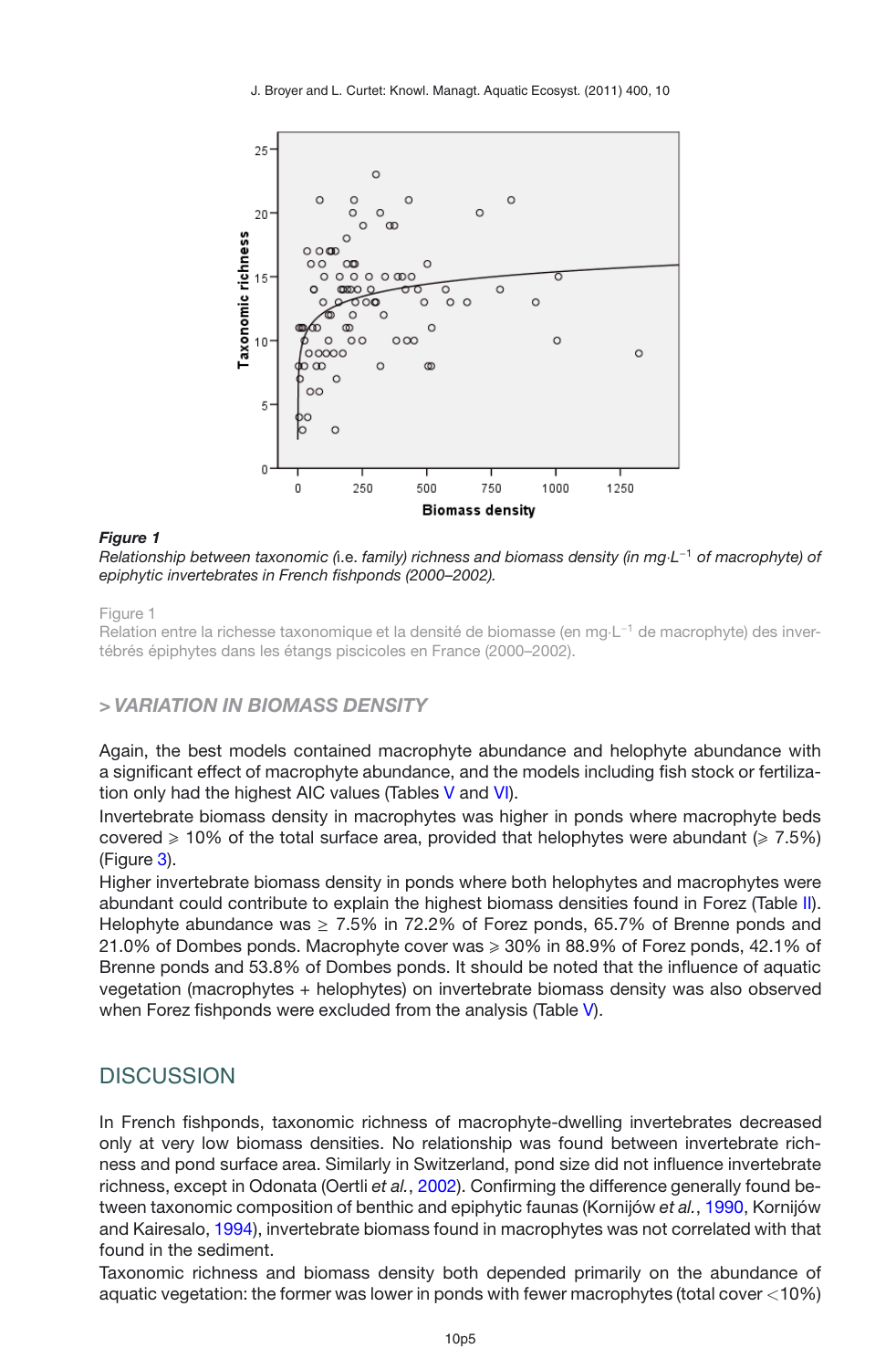## <span id="page-5-0"></span>*Table I*

### *Taxa occurrence (presence in n ponds).*

#### Tableau I

Fréquence observée des taxons dans les étangs.

|                        |                        |                  | <b>Brenne</b>        |                                  | Dombes         |                 | Forez          |
|------------------------|------------------------|------------------|----------------------|----------------------------------|----------------|-----------------|----------------|
|                        |                        |                  | 2000                 | 2001                             | 2000           | 2001            | 2002           |
|                        | Order                  | Taxa             | $(n = 20)$           | $(n = 18)$                       | $(n = 20)$     | $(n = 19)$      | $(n = 18)$     |
| <b>Bryozoa</b>         | Bryozoa                | Bryozoa          | $\overline{14}$      | 4                                | 9              | $\overline{14}$ |                |
| Cnidaria               | Cnidaria               | Cnidaria         | 13                   | 10                               | 9              | $\overline{7}$  |                |
| <b>Nemathelminthes</b> | Nemathelminthes        | Nemathelminthes  | T                    | $\overline{8}$                   | 7              | 15              |                |
| <b>Platyhelminthes</b> | Tricladida             | Dugesiidae       | $\overline{c}$       | 4                                | $\overline{c}$ | 2               |                |
| <b>Annelida</b>        | Hirudinea              | Erpobdellidae    | 3                    | $\overline{8}$                   | $\overline{2}$ | 5               |                |
|                        |                        | Glossiphoniidae  | 12                   | 4                                | 8              | 5               | 6              |
|                        |                        | Piscicolidae     | $\overline{4}$       |                                  |                |                 | 1              |
|                        | Oligochaeta            | Oligochaeta      | 20                   | 16                               | 18             | 20              | 16             |
| <b>Arachnida</b>       | Hydracarina            | Hydracarina      | $\overline{17}$      | 16                               | 13             | $\overline{16}$ | 16             |
| <b>Mollusca</b>        | Veneroida              | Sphaeriidae      |                      | 1                                |                | 1               |                |
|                        | Basommatophora         | Acroloxidae      | 1                    |                                  |                |                 |                |
|                        | Gastropoda             | Ferrissiidae     | 9                    | 8                                | $\overline{4}$ | 12              |                |
|                        |                        | Lymnaeidae       | 17                   | 7                                | 14             | 19              | 9              |
|                        |                        | Physidae         | 19                   | 15                               | 13             | 18              | 12             |
|                        |                        | Planorbidae      | $\overline{4}$       | 6                                | 14             | 12              | 6              |
| <b>Crustacea</b>       | Arguloida              | Argulidae        | Ŧ                    | $\overline{2}$                   | 1              |                 | 1              |
| <b>Crustacea</b>       | Isopoda                | Asellidae        |                      |                                  |                |                 | $\mathbf{1}$   |
| <b>Crustacea</b>       | Decapoda               | Cambaridae       |                      |                                  | 1              |                 |                |
| <b>Hexapoda</b>        | Collembola             | Collembola       |                      | $\overline{2}$                   |                |                 | 1              |
| <b>Hexapoda</b>        | Coleoptera             | Chrysomelidae    |                      | $\overline{2}$                   |                | $\overline{2}$  | 3              |
|                        |                        | Dryopidae        |                      | 1                                |                |                 |                |
|                        |                        | Dytiscidae       | 1                    | 5                                | 1              | 3               | 10             |
|                        |                        | Elmidae          |                      | $\overline{c}$                   |                | $\overline{c}$  |                |
|                        |                        | Haliplidae       |                      | 3                                | 3              | 3               | $\overline{2}$ |
|                        |                        | Helophoridae     | 2                    |                                  |                |                 |                |
|                        |                        | Hydrochidae      |                      |                                  | 1              |                 |                |
|                        |                        | Hydrophilidae    | 3                    | 4                                | 1              | 5               | 5              |
|                        |                        | Hygrobiidae      |                      | 1                                |                |                 |                |
| Hexapoda               | Diptera                | Anthomyidae      |                      |                                  |                | 1               |                |
|                        |                        | Ceratopogonidae  | 8                    | 9                                | 6              | 10              | 10             |
|                        |                        | Chaoboridae      | 3                    | $\overline{c}$                   | $\overline{2}$ | 3               | $\overline{7}$ |
|                        |                        | Chironomidae     | 20                   | 17                               | 19             | 20              | 18             |
|                        |                        | Culicidae        |                      | $\overline{c}$                   | $\overline{c}$ | 7               | 6              |
|                        |                        | Diptera unident. |                      |                                  |                | 1               | $\mathbf{1}$   |
|                        |                        | Ephrydidae       |                      |                                  |                |                 | 1              |
|                        |                        | Psychodidae      |                      | 1                                |                |                 | 1              |
|                        |                        | Stratiomyidae    |                      |                                  | 1              | $\overline{2}$  |                |
|                        |                        | Tipulidae        |                      |                                  |                | 1               |                |
| Hexapoda               | Ephemeroptera          | Baetidae         | 9                    | 8                                | 9              | 9               | 12             |
|                        |                        | Caenidae         | 17                   | 11                               | 12             | 15              | 12             |
|                        |                        | Ephemeroptera    |                      | 3                                |                | 1               |                |
| Hexapoda               | Heteroptera            | Corixidae        | 17                   | 16                               | 16             | 19              | 14             |
|                        |                        | Gerridae         | 5                    |                                  | $\overline{c}$ | $\overline{c}$  | $\mathbf{1}$   |
|                        |                        | Mesoveliidae     |                      | 2                                |                | $\overline{7}$  | 1              |
|                        |                        | Naucoridae       | 15                   | 8                                | 9              | 8               | $\overline{4}$ |
|                        |                        | Nepidae          | 1.                   | $\overline{c}$                   |                | $\overline{c}$  |                |
|                        |                        | Notonectidae     |                      | 1                                | 1              | $\overline{2}$  |                |
|                        |                        | Pleidae          | 11                   | 5                                | 13             | 12              | 10             |
|                        |                        | Veliidae         |                      | 5                                |                | $\overline{7}$  | 3              |
| Hexapoda               | Lepidoptera<br>Odonata | Pyralidae        | 10                   | $\overline{4}$<br>$\overline{c}$ | 2              | 4               | 8              |
| Hexapoda               |                        | Aeshnidae        | 1                    | 12                               | 1              | 1<br>17         |                |
|                        |                        | Coenagrionidae   | 20<br>$\overline{c}$ |                                  | 9              |                 | 10<br>8        |
|                        |                        | Lestidae         |                      |                                  |                |                 |                |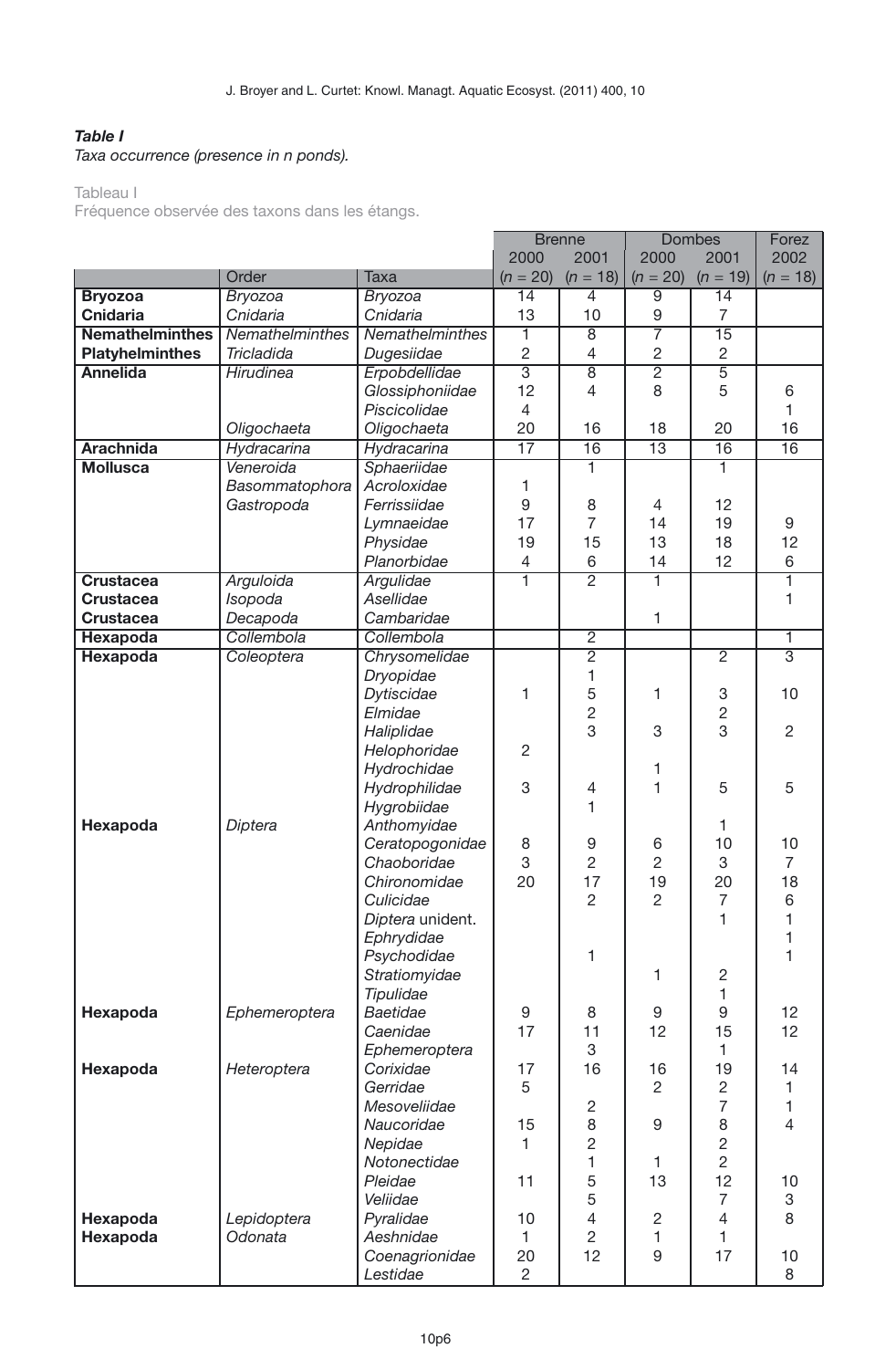#### *Table I Continued.*

Tableau I Suite.

|          |             |                    | 2000       | <b>Brenne</b><br>2001 | 2000       | Dombes<br>2001 | Forez<br>2002 |
|----------|-------------|--------------------|------------|-----------------------|------------|----------------|---------------|
|          | Order       | Таха               | $(n = 20)$ | $(n = 18)$            | $(n = 20)$ | $(n = 19)$     | $(n = 18)$    |
| Hexapoda | Plecoptera  | Plecoptera         |            |                       |            |                |               |
| Hexapoda | Trichoptera | Ecnomidae          | 3          | 2                     |            | 3              |               |
|          |             | Hydroptilidae      | 8          | 6                     | 13         | З              |               |
|          |             | Leptoceridae       |            | 2                     |            | 5              | 6             |
|          |             | Polycentropodidae  |            |                       |            | າ              |               |
|          |             | <b>Trichoptera</b> |            |                       |            | З              |               |

#### <span id="page-6-0"></span>*Table II*

#### *Invertebrate taxonomic richness, biomass density (in mg*·*0.1 L*−<sup>1</sup> *of macrophyte) and fish stock density (in kg*·*ha*−<sup>1</sup>*) (means (SD)) in Dombes (39 ponds), Brenne (38 ponds) and Forez (18 ponds).*

Tableau II

Richesse taxonomique et densité de biomasse (en mg·0,1 L<sup>-1</sup> de macrophyte) des invertébrés et densité du peuplement piscicole (en kg·ha−1) (moyennes (écarts-types)) en Dombes (39 étangs), Brenne (38 étangs) et Forez (18 étangs).

|                           | <b>Dombes</b> | <b>Brenne</b> | Forez <sup>1</sup> |
|---------------------------|---------------|---------------|--------------------|
| Inv. taxonomic richness   | 12.87 (4.67)  | 12.97 (4.06)  | 12.61(4.12)        |
| Inv. biomass density      | 209.7 (192.3) | 251.1 (206.9) | 441.1 (360.8)      |
| <b>Fish stock density</b> | 202.1 (80.4)  | 269.4 (137.3) | 295.9 (190.9)      |

#### <span id="page-6-1"></span>*Table III*

*Model selection analysis of the influence of fish stock density or fertilization, macrophyte abundance, littoral helophyte abundance and invertebrate biomass density in pond sediment, on epiphytic invertebrate taxonomic richness in French fishponds (2000–2002).*

Tableau III

Sélection de modèles analysant l'influence de la densité du peuplement piscicole ou de la fertilisation des étangs, de l'abondance des macrophytes, des hélophytes présents sur les berges et de la densité de biomasse des invertébrés dans le sédiment, sur la richesse taxonomique des invertébrés épiphytes dans les étangs piscicoles en France (2000–2002).

| <b>Models</b>                                         | AIC.   | A AIC    | W     |
|-------------------------------------------------------|--------|----------|-------|
| Macrophyte abundance + helophyte abundance            | 427.87 | n        | 0.93  |
| Macrophyte abundance + fish stock + interaction       | 434.09 | 6.22     | 0.04  |
| Helophyte abundance                                   | 436.37 | 8.50     | 0.01  |
| Helophyte abundance + fish stock                      | 437.85 | 9.98     | 0.006 |
| Macrophyte abundance                                  | 438.71 | 10.84    | 0.004 |
| Macrophyte abundance + fish stock                     | 439.88 | 12.01    | 0.002 |
| Macrophyte abundance + invert. biomass in sediment    | 440.67 | 12.80    | 0.002 |
| <b>Fish stock</b>                                     | 448.72 | 20.85    | 0.000 |
| Macrophyte abundance + helophyte abundance            | 418.18 | $\Omega$ | 0.95  |
| Helophyte abundance                                   | 424.81 | 6.63     | 0.03  |
| Helophyte abundance + fertilization                   | 426.71 | 8.53     | 0.01  |
| Helophyte abundance $+$ fertilization $+$ interaction | 439.23 | 21.05    | 0     |
| Macrophyte abundance                                  | 440.01 | 21.83    | 0     |
| Macrophyte abundance + fertilization                  | 441.87 | 23.69    | 0     |
| Macrophyte abundance + invert. biomass in sediment    | 441.98 | 23.80    | U     |
| <b>Fertilization</b>                                  | 449.81 | 31.63    | 0     |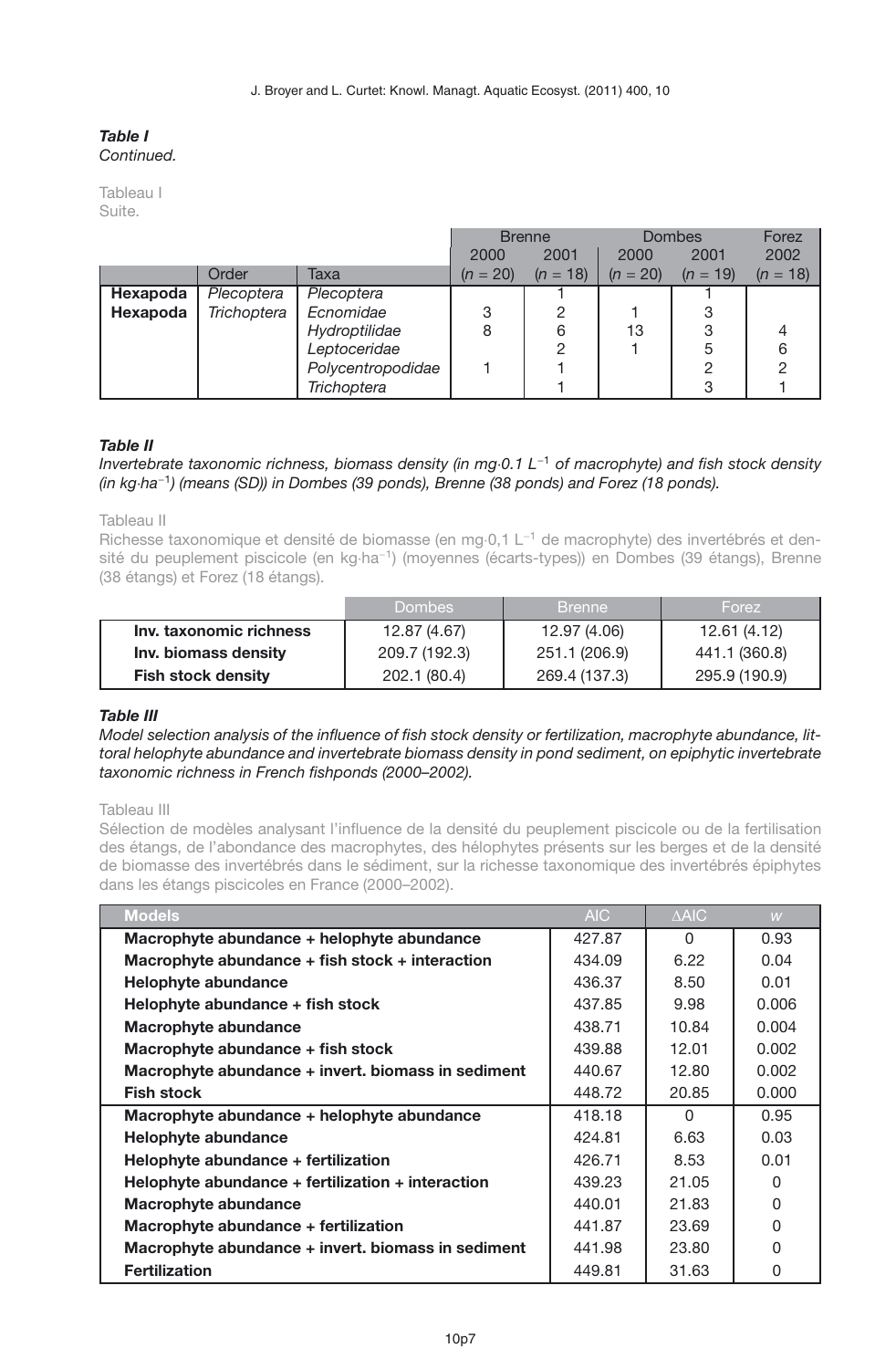<span id="page-7-1"></span>

#### *Figure 2*

*Variation of invertebrate taxonomic richness (mean and 95% confidence interval) with macrophyte cover, in ponds with helophyte abundance <* 7.5*% (black dots and full lines) or* - 7.5*% (white squares and dashed lines) (n* = 13 + 8 + 12 + 9 + 24 + 29 = 95 *ponds).*

Figure 2

Variation de la richesse taxonomique des invertébrés (moyenne et intervalle de confiance à 95 %) en fonction du recouvrement des herbiers de macrophytes, dans les étangs où les hélophytes occupent  $<$  7,5 % (points noirs et ligne pleine) ou ≥ 7,5 % (carrés blancs et tiretés) de la surface totale en eau (*n* = 13 + 8 + 12 + 9 + 24 + 29 étangs).

#### <span id="page-7-0"></span>*Table IV*

#### *Estimates and s.e. for the variables included in the best model explaining epiphytic invertebrate taxonomic richness in French fishponds (2000–2002).*

Tableau IV

Estimation des paramètres et erreur standard pour les variables incluses dans le meilleur modèle explicatif de la richesse taxonomique des invertébrés épiphytes dans les étangs piscicoles en France (2000–2002).

| Model                | 'Estimate | .s.e. |           |
|----------------------|-----------|-------|-----------|
| Macrophyte abundance | .721      | 0.581 | 0.004     |
| Helophyte abundance  | $-0.045$  | 0.033 | 0.175     |
| Intercept            | 9.582     | 1.386 | 1.8 e –09 |

when emergent shore vegetation was not abundant either (*<* 7.5% of total pond area) and the latter was higher in ponds with macrophyte cover  $\geqslant 10\%$ , provided that emergent vegetation was abundant ( $\geqslant 7.5\%$ ). Such a positive relationship between invertebrate taxonomic richness and macrophyte cover was also observed in farm water storages in Australia (Markwell and Fellows, [2008](#page-11-11)). In West Wales, invertebrate richness in ponds was found to increase with vegetated area but the relationship was weak (Gee *et al.*, [1997](#page-10-18)). The relationship between invertebrate abundance or richness and plant biomass may differ among macrophyte taxa (Keast, [1984](#page-10-19); Hanson, [1990;](#page-10-20) Humphries, [1996](#page-10-21)), through the influence of plant density (Linhart *et al.*, [1998](#page-11-12); Papas, [2007\)](#page-11-13), richness (Nicolet *et al.*, [2004](#page-11-14)) or leaf architecture (Dvorak and Best, [1982;](#page-10-22) Cheruvelil *et al.*, [2001;](#page-10-23) Balci and Kennedy, [2003](#page-9-2); Sidinei *et al.*, [2007](#page-11-15)).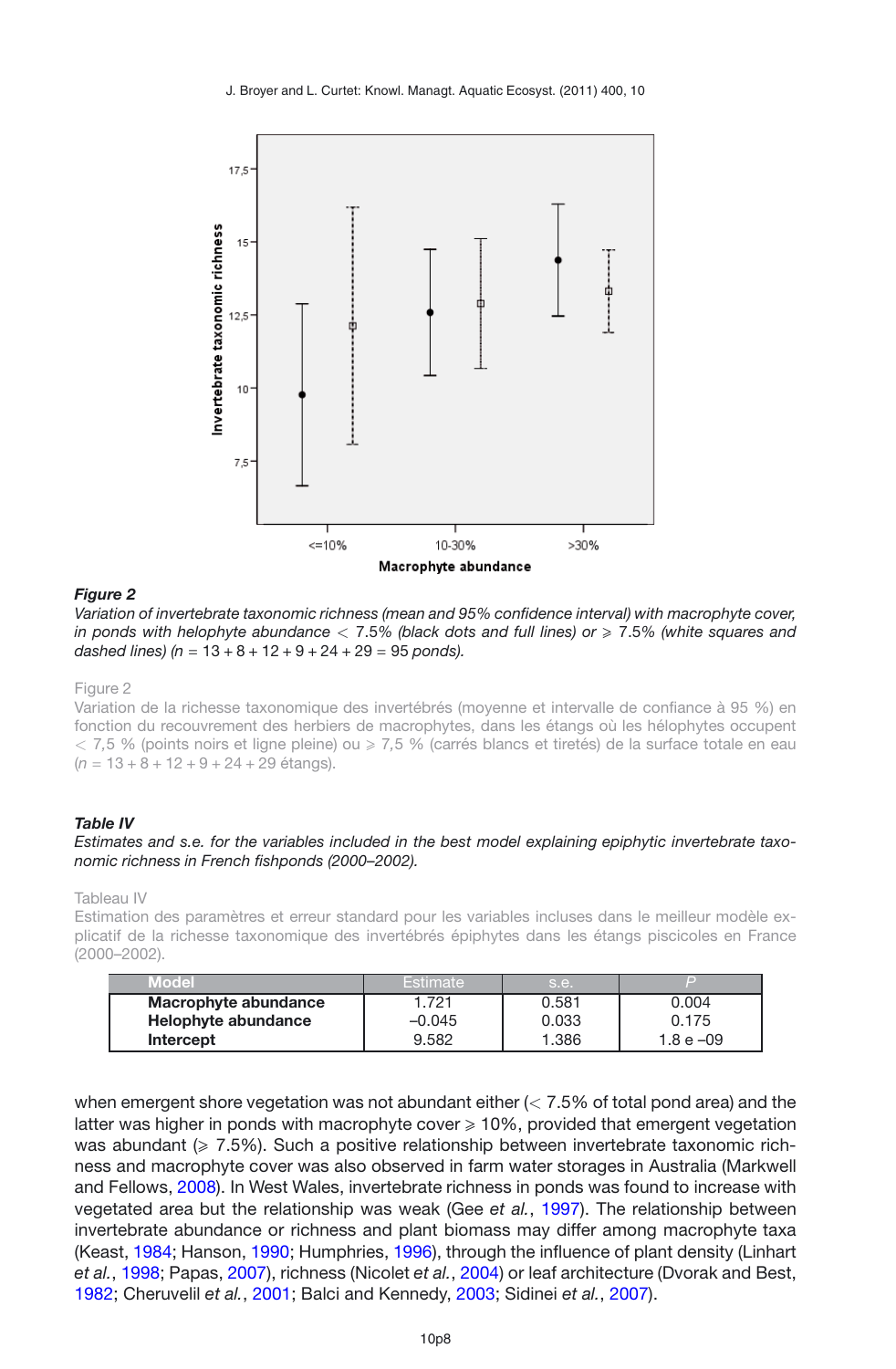J. Broyer and L. Curtet: Knowl. Managt. Aquatic Ecosyst. (2011) 400, 10

### <span id="page-8-0"></span>*Table V*

#### *Model selection analysis of the influence of fish stock density or fertilization, macrophyte abundance, littoral helophyte abundance and invertebrate biomass density in pond sediment, on epiphytic invertebrate biomass density in French fishponds (2000–2002).*

#### Tableau V

Sélection de modèles analysant l'influence de la densité du peuplement piscicole ou de la fertilisation des étangs, de l'abondance des macrophytes, des hélophytes présents sur les berges et de la densité de biomasse des invertébrés dans le sédiment, sur la densité de biomasse des invertébrés épiphytes dans les étangs piscicoles en France (2000–2002).

| <b>Models</b>                                       | <b>AIC</b> | A AIC | W    |
|-----------------------------------------------------|------------|-------|------|
| Macrophyte abundance + helophyte abundance          | 511.02     | 0     | 0.94 |
| Helophyte abundance                                 | 517.50     | 6.48  | 0.04 |
| Helophyte abundance + fish stock                    | 518.58     | 7.56  | 0.02 |
| Macrophyte abundance                                | 523.64     | 12.62 | 0    |
| Macrophyte abundance + fish stock                   | 523.83     | 12.81 | 0    |
| Macrophyte abundance $+$ fish stock $+$ interaction | 524.75     | 13.73 | 0    |
| Macrophyte abundance + invert. biomass in sediment  | 525.34     | 14.32 | 0    |
| <b>Fish stock</b>                                   | 532.07     | 21.05 | 0    |
| Macrophyte abundance + helophyte abundance          | 494.73     | 0     | 0.65 |
| <b>Helophyte abundance</b>                          | 497.06     | 2.33  | 0.20 |
| Helophyte abundance + fertilization                 | 497.63     | 2.90  | 0.15 |
| Macrophyte abundance + fertilization                | 519.74     | 25.01 | 0    |
| Macrophyte abundance                                | 520.29     | 25.56 | 0    |
| Macrophyte abundance + invert. biomass in sediment  | 520.64     | 25.91 | 0    |
| Macrophyte abundance + fertilization + interaction  | 521.24     | 26.51 | 0    |
| <b>Fertilization</b>                                | 524.98     | 30.25 | 0    |

#### <span id="page-8-1"></span>*Table VI*

*Estimates and s.e. for the variables included in the best model explaining epiphytic invertebrate biomass density in French fishponds (2000–2002).*

Tableau VI

Estimation des paramètres et erreur standard pour les variables incluses dans le meilleur modèle explicatif de la densité de biomasse des invertébrés épiphytes dans les étangs piscicoles en France (2000–2002).

| Model                | Estimate | s.e.  | l mi   |
|----------------------|----------|-------|--------|
| Macrophyte abundance | 2.724    | 0.928 | 0.004  |
| Helophyte abundance  | 0.095    | 0.084 | 0.26   |
| Intercept            | 8.286    | 2.233 | 0.0004 |

Despite the fact that fish might strongly interfere with the abundance and the composition of macro-invertebrate communities (Morin, [1984;](#page-11-7) Osenberg and Mittelbach, [1989](#page-11-16); Zambrano *et al.*, [2001;](#page-11-17) Scheffer *et al.*, [2006](#page-11-18)), the model selection led us to consider that fish density and pond fertilization were not major factors explaining the variation in invertebrate biomass density and taxonomic richness in French fishponds. This result suggests that macrophytes and helophytes may provide effective refuges against carp predation. In Dombes, vegetated shore areas could provide *Leucorrhinia pectoralis* (*Odonata*, *Libellulidae*) with safe breeding conditions in ponds where fish stock density was as high as 800 kg·ha−<sup>1</sup> (Broyer *et al.*, [2009\)](#page-10-7), although this species usually uses aquatic habitats where fish are absent (Wildermuth, [1992\)](#page-11-19). Fertilization contributed to an increase in fish stock density, which was however much lower in our sample (245 kg⋅ha<sup>-1</sup>  $\pm$  129 SD) than the mean density in Czech fishponds (*<sup>&</sup>gt;* 800 kg·ha−1), for example (Pechar, [1995\)](#page-11-20). Fertilization in French fishponds may thus possibly compensate for the negative effect of fish predation by improving trophic conditions for macro-invertebrates without hampering macrophyte development by decreasing water transparency.

In conclusion, macrophyte-dwelling invertebrates might be affected by fish farming intensification in French fishponds, but mainly through its negative impacts on aquatic vegetation.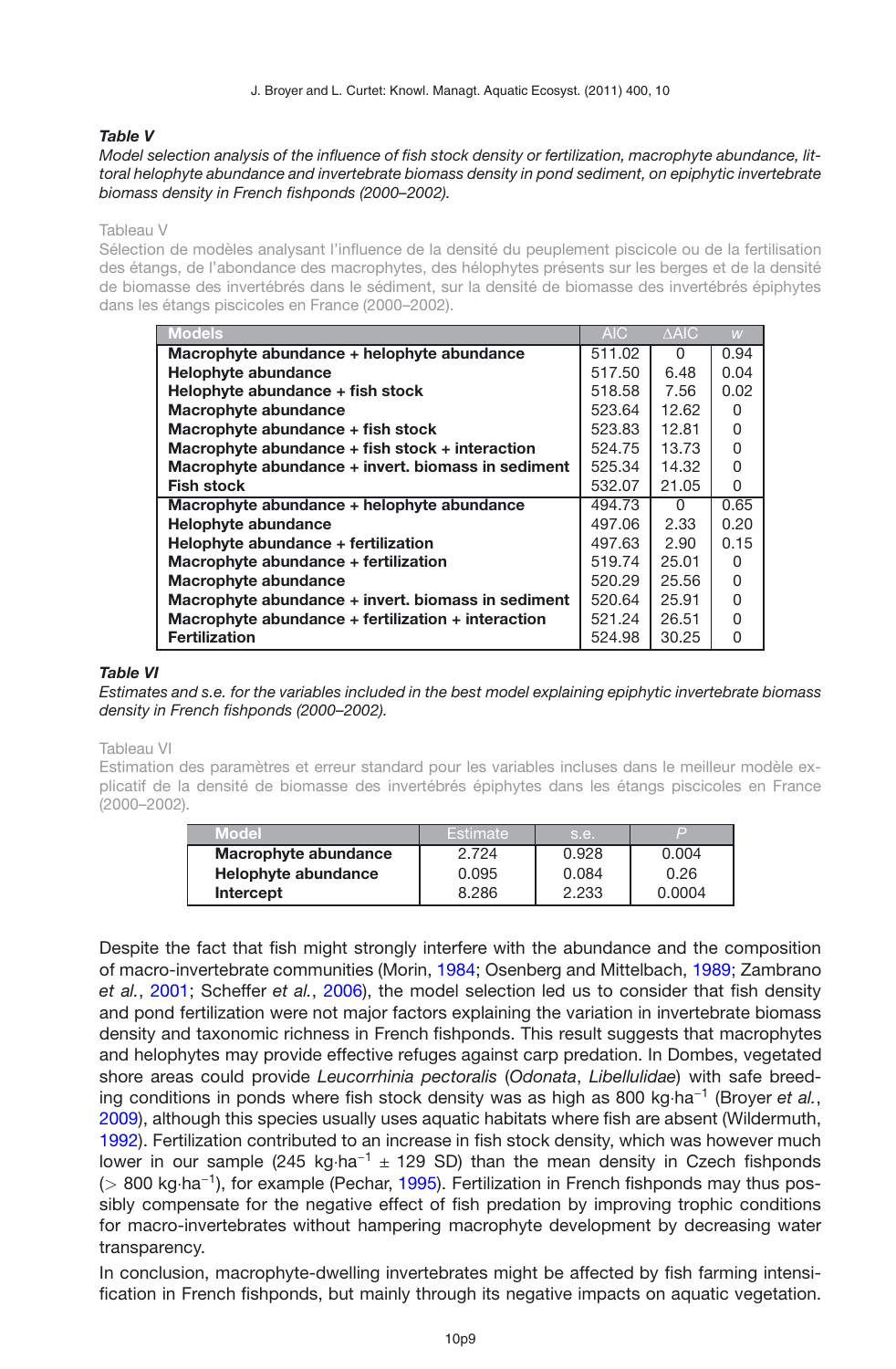<span id="page-9-1"></span>

#### *Figure 3*

*Variation of invertebrate biomass density (in mg*·*L*−<sup>1</sup> *of macrophyte, mean and 95% confidence interval) with macrophyte cover in ponds with helophyte abundance <* 7.5*% (black dots and full lines) or* - 7.5*% (white squares and dashed lines) (n* = 13 + 8 + 12 + 9 + 24 + 29 = 95 *ponds).*

Figure 3

Variation de la densité de biomasse des invertébrés (en mg·L−<sup>1</sup> de macrophyte, moyenne et intervalle de confiance à 95 %) en fonction du recouvrement des herbiers de macrophytes, dans les étangs où les hélophytes occupent < 7,5 % (points noirs et ligne pleine) ou - 7*,*5 % (carrés blancs et tiretés) de la surface totale en eau (*n* = 13 + 8 + 12 + 9 + 24 + 29 étangs).

This finding supports the idea that fishery business in fishponds can be balanced with the conservation of aquatic invertebrate diversity through management methods that preserve the existence of vegetated microhabitats (Buczyńska et al., [2007](#page-10-6)). Fishpond management should therefore allow the existence of shallow littoral areas for helophyte development (*<* 0.60 m) and control the nutrient loading of sediment and water to keep the water clear (Van Donk *et al.*, [1993\)](#page-11-21), *i.e.* to avoid an alternative stable turbid state dominated by phytoplankton (Scheffer, [1990](#page-11-22)).

## ACKNOWLEDGEMENTS

This study was funded by the following institutes: ONCFS, Conseil Général de la Loire, Fédération des chasseurs de l'Indre. We thank V. Pereira (Institut Supérieur d'Agriculture Rhône-Alpes) for invertebrate collection and analysis, C. Carter and P. Lefebvre who improved the English syntax.

## **REFERENCES**

<span id="page-9-2"></span>Balci P. and Kennedy J.H., 2003. Comparison of chironomids and other macroinvertebrates associated with *Myriophyllum spicatum* and *Heteranthera dubia*. *Journal of Freshwater Ecology*, *18*, 235–247.

<span id="page-9-0"></span>Blois-Heulin C., Crowley P.H., Arrington M. and Johnson D.M., 1990. Direct and indirect effects of predators on the dominant invertebrates of two freshwater littoral communities. *Oecologia*, *84*, 295–306.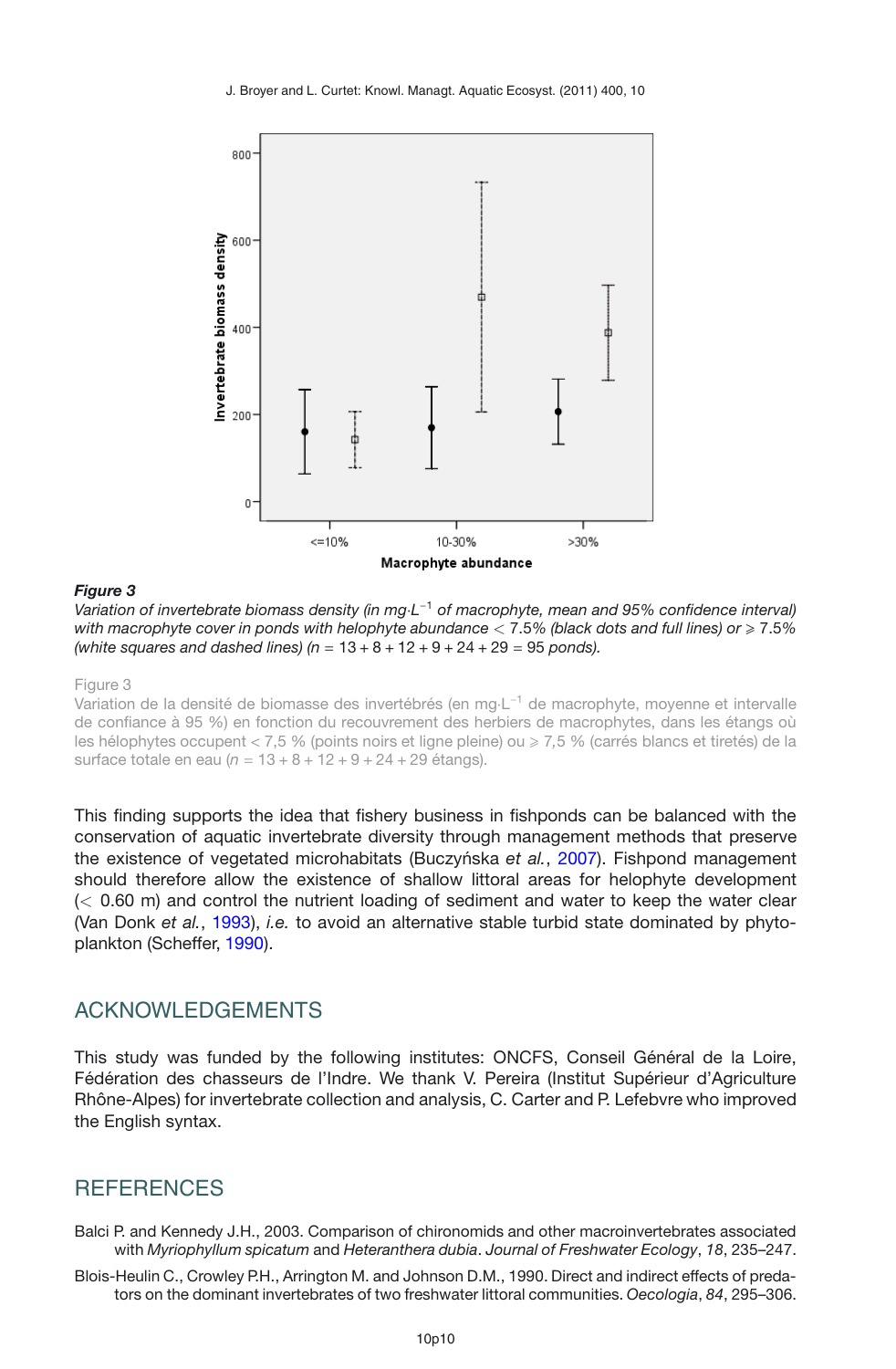- <span id="page-10-4"></span>Broyer J. and Curtet L., 2010. The influence of macrophyte beds on duck breeding in fishponds of the Dombes region, France. *Wildfowl*, *60*, 136–149.
- <span id="page-10-1"></span>Broyer J., Curtet L., Maillier S. and Bove J.J., 1997. Incidences de la gestion des étangs piscicoles de la Dombes sur la flore aquatique remarquable. *Écologie*, *28*, 323–336.
- <span id="page-10-7"></span>Broyer J., Curtet L., Bouniol J. and Vieille J., 2009. L'habitat de *Leucorrhinia pectoralis* Charpentier 1825 (*Odonata, Libellulidae*) dans les étangs piscicoles de la Dombes*. Bulletin mensuel de la Société linnéenne de Lyon*, *78*, 77–84.
- <span id="page-10-6"></span>Buczyńska E., Buczyński P., Lechowski L. and Stryjecki R., 2007. Fishpond complexes as refugia of aquatic invertebrates (*Odonata, Coleoptera, Heteroptera, Tridoptera, Hydrachonidia*): a case study of the pond complex in Zalesie Kanskie (Central East Poland). ´ *Nature Conservation*, *64*, 39–55.
- <span id="page-10-0"></span>Bukacińska N., Bukaciński D., Cygan J.P., Dobrowolski K.A. and Kaczmarek W., 1996. The importance of fishponds to waterfowl in Poland. *Acta Hydrobiologica*, *37*, 57–73.
- <span id="page-10-15"></span>Burnham K.P. and Anderson D.R., 2002. Model selection and multimodel inference: a practical information – theoretical approach, 2nd edition, Springer, New York.
- <span id="page-10-23"></span>Cheruvelil K.S., Soranno P.A. and Madsen J.D., 2001. Epiphytic macro-invertebrates along a gradient of Eurasian watermilfoil cover. *Journal of Aquatic Plant Management*, *39*, 67–72.
- <span id="page-10-12"></span>Crowder L. and Cooper W., 1982. Habitat structural complexity and the interaction between bluegills and their prey. *Ecology*, *63*, 1802–1813.
- <span id="page-10-14"></span>Deák C., Gor D. and Lakatos G., 2008. Phytophilous macrofauna assessments in an important aquatic bird area: the Kis-Balaton Protection System. *Acta Zoologica Academiae Scientarum Hungaricae*, *54*, 75–83.
- <span id="page-10-13"></span>Diehl S., 1992. Fish predation and benthic community structure: the role of omnivory and habitat complexity. *Ecology*, *73*, 1646–1661.
- <span id="page-10-10"></span>Diehl S. and Kornijów R., 1998. Influence of submerged macrophytes on trophic interactions among fish and macroinvertebrates. *In*: Jeppessen E., Sondergaard M. and Christoffersen K. (eds.), Structuring role of submerged macrophytes in lakes, Springer, New York, 24–26.
- <span id="page-10-11"></span>Downing J.A. and Cyr H., 1985. The quantitative estimation of epiphytic invertebrate populations. *Can. J. Fish. Aquatic. Sci.*, *42*, 1568–1578.
- <span id="page-10-22"></span>Dvorak J.A. and Best E.P.H., 1982. Macro-invertebrate communities associated with macrophytes of Lake Vechten and functional relationship. *Hydrobiologia*, *95*, 115–126.
- <span id="page-10-8"></span>Fisher J.C., 2005. Predation and bed position effects on hydrilla-dwelling periphyton and macroinvertebrates in the Atchafalaya Basin, Louisiana, M.S. Thesis, Louisiana State University.
- <span id="page-10-18"></span>Gee J.H.R., Smith B.D., Lee K.M. and Griffiths S.W., 1997. The ecological basis of freshwater pond management for biodiversity. *Aquatic Conservation Marine Freshwater Ecosystems*, *7*, 91–104.
- <span id="page-10-20"></span>Hanson J.M., 1990. Macro-invertebrate size-distributions of two contrasting freshwater macrophyte communities. *Freshw. Biol.*, *24*, 481–491.
- <span id="page-10-3"></span>Hartel T., Nemes S., Cogalniceanu D., Ollerer K., Schneiger O., Moga C.I. and Demeter L., 2007. The effect of fish and aquatic habitat complexity on amphibians. *Hydrobiologia*, *583*, 173–182.
- <span id="page-10-21"></span>Humphries P., 1996. Aquatic macrophytes, macro-invertebrates associations and water levels in a lowland Tasmanian river. *Hydrobiologia*, *321*, 219–233.
- <span id="page-10-5"></span>Jolivet S., 2006. Inventaire des invertébrés aquatiques du parc naturel régional de la Brenne : insectes aquatiques des étangs brennous, Opie, Parc naturel régional de la Brenne.
- <span id="page-10-2"></span>Joly P., Miaud C., Lehmann A. and Grolet D., 2001. Habitat matrix effect on pond occupancy in newts. *Conserv. Biol.*, *15*, 239–248.
- <span id="page-10-9"></span>Juget J., Amoros C., Fanget R. and Rostan J.C., 1972. Les communautés d'invertébrés des étangs piscicoles de la réserve biologique de la Dombes. *Bulletin de la Société des Naturalistes et des Archéologues de l'Ain*, *86*, 11–41.
- <span id="page-10-19"></span>Keast A., 1984. The introduced aquatic macrophyte *Myriophyllum spicatum* as a habitat for fish and their invertebrate prey. *Can. J. Zool.*, *62*, 1289–1303.
- <span id="page-10-17"></span>Kornijów R. and Kairesalo T., 1994. *Elodea canadensis* sustains rich environment for macroinvertebrates. *Verhandlungen International Vereinigung Limnologie*, *25*, 2270–2275.
- <span id="page-10-16"></span>Kornijów R., Gulati R.D. and van Donk E., 1990. Hydrophyte macroinvetebrate interactions in Zwemlust, a lake undergoing biomanipulation. *Hydrobiologia*, *200/201*, 467–474.